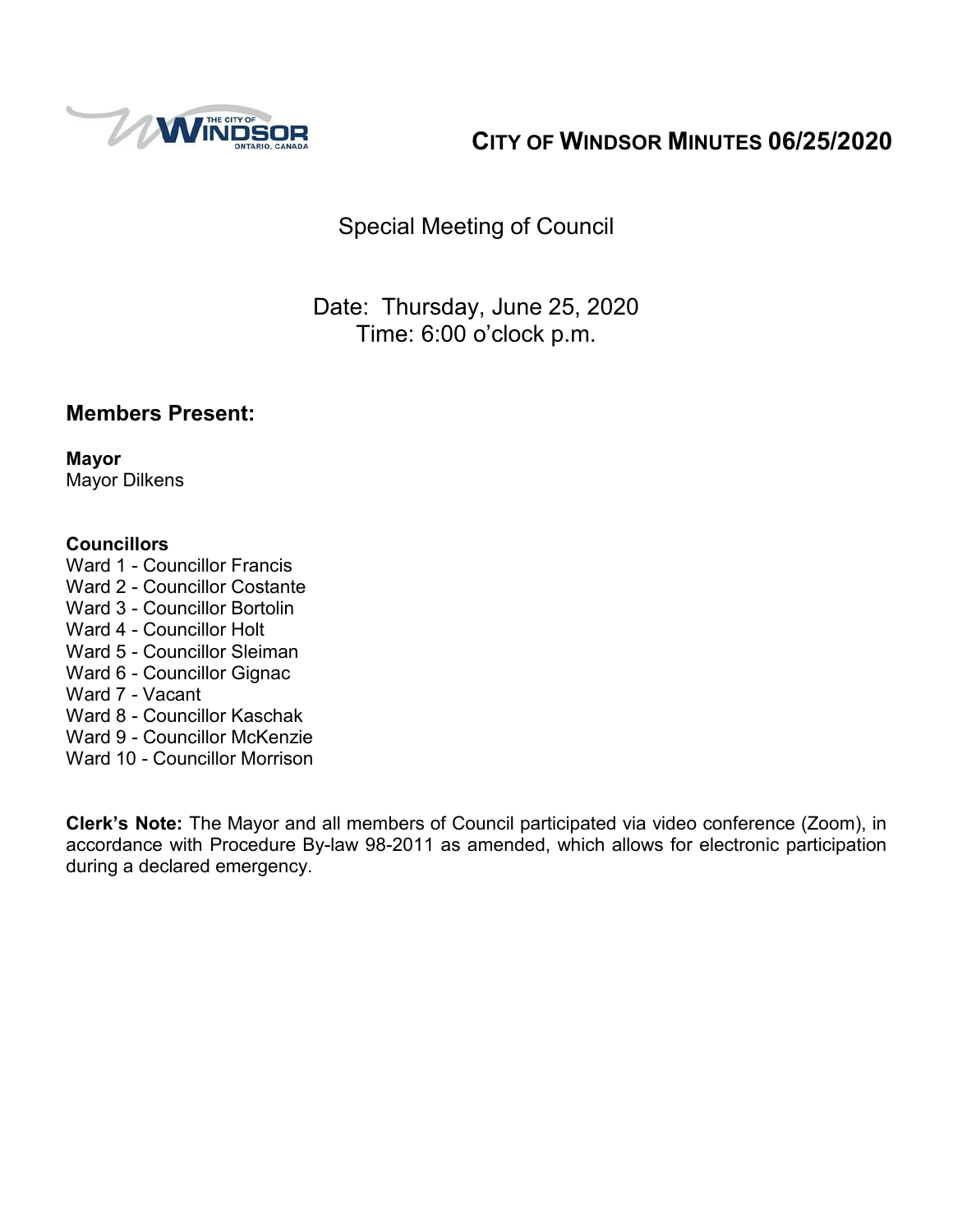# **1. ORDER OF BUSINESS**

## **2. CALL TO ORDER**

The Mayor calls the meeting to order at 6:02 o'clock p.m.

## **3. DISCLOSURE OF PECUNIARY INTEREST AND THE GENERAL NATURE THEREOF**

None disclosed.

## **6. COMMITTEE OF THE WHOLE**

Moved by: Councillor Francis Seconded by: Councillor Gignac

That Council do now rise and move into Committee of the Whole with the Mayor presiding for the purpose of dealing with:

- (a) hearing requests for deferrals, referrals and/or withdrawals of any items of business;
- (b) hearing presentations and delegations;
- (c) consideration of business items;
- (d) consideration of by-law 88-2020

Carried.

## **9. REQUESTS FOR DEFERRALS, REFERRALS OR WITHDRAWALS**

None requested.

## **10. PRESENTATIONS AND DELEGATIONS**

### **10.1. COVID-19/Regional Response Update with representatives from Windsor Essex County Health Unit (WECHU) presenting and available for questions**

#### **Theresa Marentette, Chief Executive Officer; Dr. Wajid Ahmed, Medical Officer of Health; and Gary McNamara, Board Chair, Windsor Essex County Health Unit (WECHU)**

Theresa Marentette, Chief Executive Officer; Dr. Wajid Ahmed, Medical Officer of Health; and Gary McNamara, Board Chair – Windsor Essex County Health Unit (WECHU), appear before Council to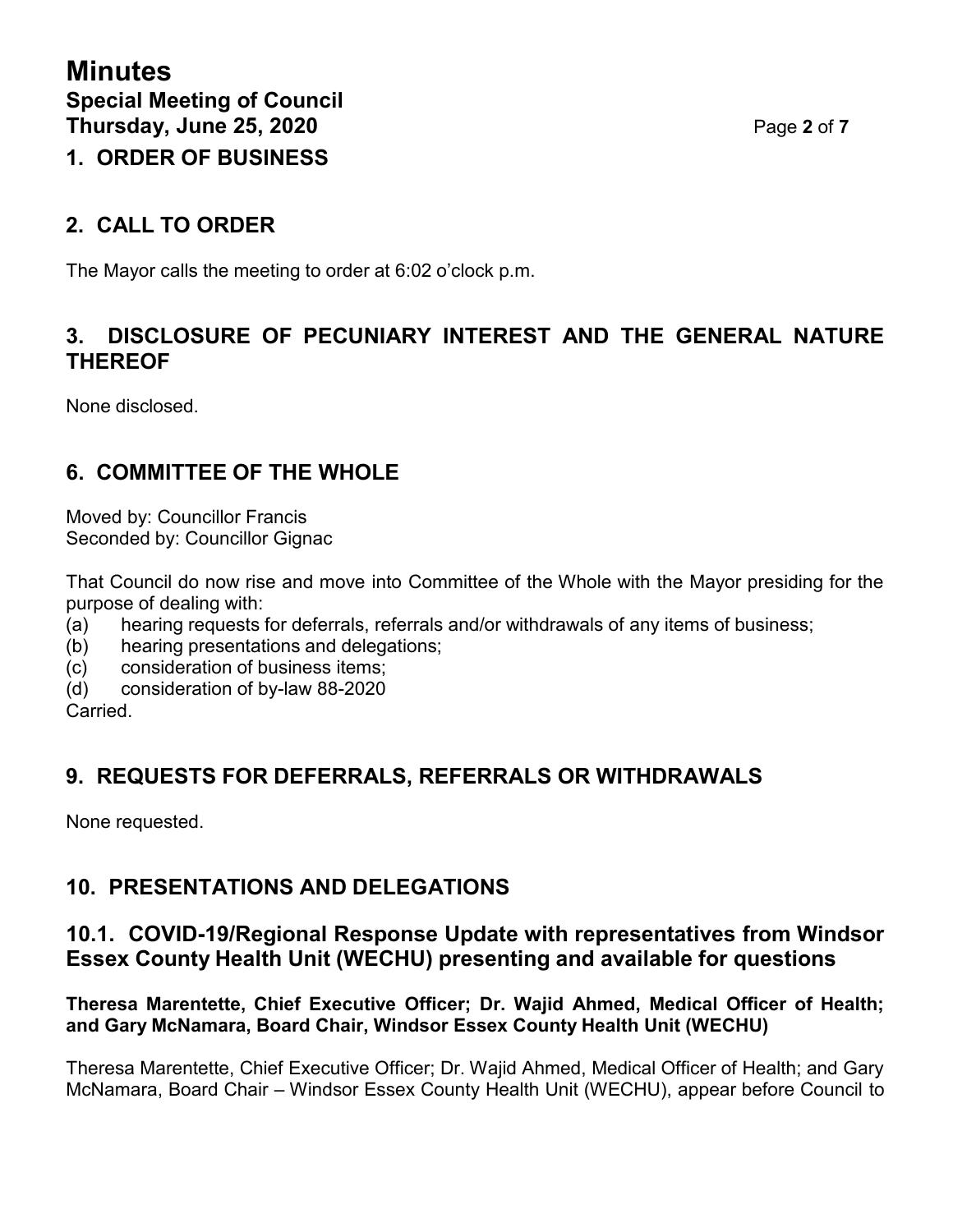## **Minutes Special Meeting of Council Thursday, June 25, 2020 Page 3 of 7**

provide an update on the COVID-19/Regional Response as the Province of Ontario permits the City of Windsor to enter stage 2 effective June 25, 2020.

Moved by: Councillor Francis Seconded by: Councillor Bortolin

#### Decision Number: CR326/2020

That the presentation by Theresa Marentette, Chief Executive Officer; Dr. Wajid Ahmed, Medical Officer of Health; and Gary McNamara, Board Chair – Windsor Essex County Health Unit (WECHU), providing an update on the COVID-19/Regional Response as the Province of Ontario permits the City of Windsor to enter stage 2 effective June 25, 2020, **BE RECEIVED** for information. **Carried** 

> Report Number: SCM 196/2020 Clerk's File: MH/13786

#### **11. REGULAR BUSINESS ITEMS**

#### **11.1. Application for a Cannabis Retail Store Authorization at 1320 Walker Road - Ward 5**

Moved by: Councillor Gignac Seconded by: Councillor Morrison

Decision Number: CR327/2020 That City Council **RECEIVE** the collected comments as requested through CR534/2019 for information; and,

That City Council **SUPPORT** the Retail Cannabis Application requested by 'ONE PLANT WALKERVILLE' regarding the site located at 1320 WALKER ROAD; and,

That City Council **DIRECT** the Chief Administrative Officer to **RETURN** their decision along with this report and Appendices A and B to the Alcohol and Gaming Commission of Ontario for consideration regarding the Retail Cannabis Application and for delivery to the Applicant, 'ONE PLANT WALKERVILLE' located at 1320 WALKER ROAD, no later than June 26, 2020. Carried.

> Report Number: C 124/2020 Clerk's File: GP/13047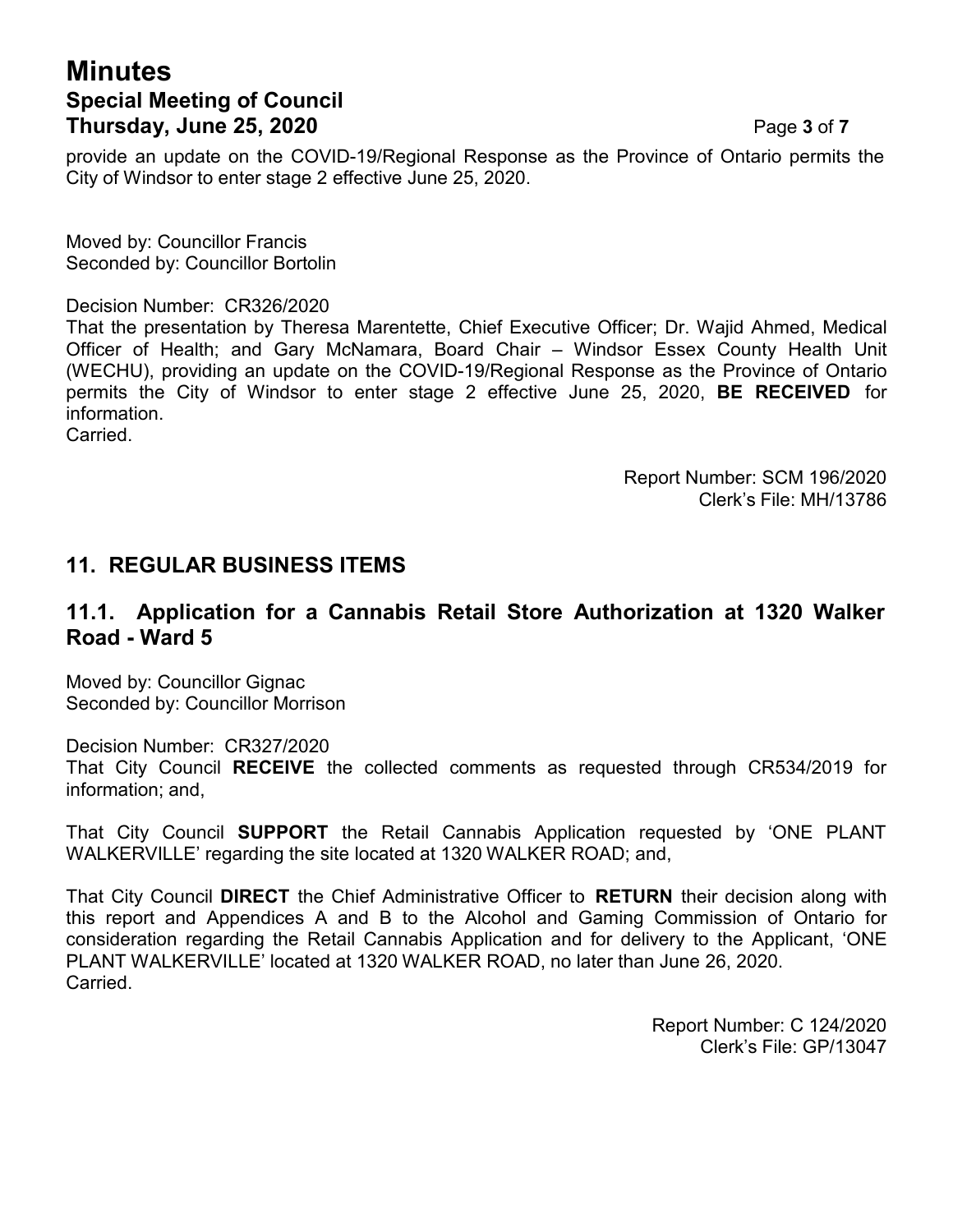## **Minutes Special Meeting of Council Thursday, June 25, 2020** Page **4** of **7**

#### **11.2. Confirm and Ratify Report - Application for a Cannabis Retail Store Authorization at 7201 Tecumseh Rd. E., Unit 104 - Ward 8**

Moved by: Councillor Bortolin Seconded by: Councillor Holt

#### Decision Number: CR328/2020

That the results of the email poll conducted by the Deputy City Clerk on June 19, 2020 approving the following recommendation **BE CONFIRMED AND RATIFIED**:

THAT City Council **RECEIVE** the collected comments as requested through CR534/2019 for information; and,

THAT City Council **SUPPORT** the Retail Cannabis Application requested by 'Friendly Stranger East Windsor' regarding the site located at 7201 Tecumseh Road East, Unit 104; and,

THAT City Council **DIRECT** the Chief Administrative Officer to **RETURN** their decision along with this report and Appendices A and B to the Alcohol and Gaming Commission of Ontario for consideration regarding the Retail Cannabis Application and for delivery to the Applicant, 'Friendly Stranger East Windsor' located at 7201 Tecumseh Road East, Unit 104, no later than June 24, 2020.

Carried.

Report Number: C 131/2020 Clerk's File: GP/13047

## **11.3. Confirm and Ratify Report - Application for a Cannabis Retail Store Authorization at 3196 Dougall Avenue, Unit A8 - Ward 9**

Moved by: Councillor Bortolin Seconded by: Councillor Holt

Decision Number: CR329/2020

That the results of the email poll conducted by the Deputy City Clerk on June 19, 2020 approving the following recommendation **BE CONFIRMED AND RATIFIED**:

THAT City Council **RECEIVE** the collected comments as requested through CR534/2019 for information; and,

THAT City Council **SUPPORT** the Retail Cannabis Application requested by 'Friendly Stranger South Windsor' regarding the site located at 3196 Dougall Avenue, Unit A8; and,

THAT City Council **DIRECT** the Chief Administrative Officer to **RETURN** their decision along with this report and Appendices A and B to the Alcohol and Gaming Commission of Ontario for consideration regarding the Retail Cannabis Application and for delivery to the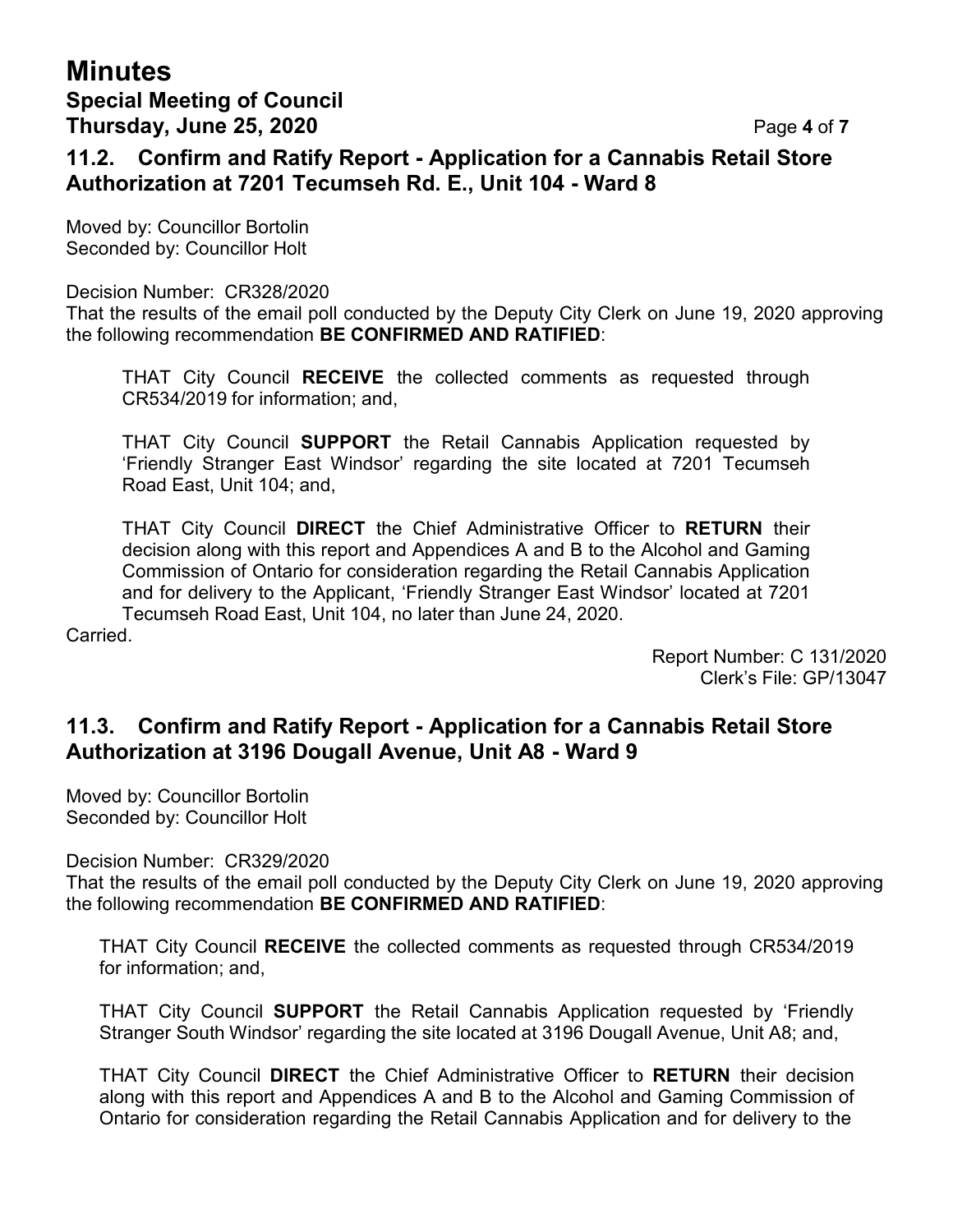## **Minutes Special Meeting of Council Thursday, June 25, 2020** Page **5** of **7**

Applicant, 'Friendly Stranger South Windsor' located at 3196 Dougall Avenue, Unit A8, no later than June 23, 2020.

Carried.

Report Number: C 133/2020 Clerk's File: GP/13047

## **11.4. Response to CR323-2020 - Report on the Walkerville BIA Parklet and Curbside Cafe Pilot Project - Ward 4**

Moved by: Councillor Holt Seconded by: Councillor McKenzie

Decision Number: CR330/2020

- 1. That the response to CR323-2020 **BE RECEIVED** for information, AND
- 2. That Council **APPROVES** the Walkerville BIA Parklet and Curbside Cafe Pilot Project for the 2020 cafe season, as outlined in this report, AND
- 3. That Administration **BE DIRECTED** to prepare a report outlining the results of this project, to be included in the 2021 Budget documents for possible continuation and expansion of the program, AND
- 4. That Council **APPROVES** the waiving of Meter Bag fees for the 2020 cafe season, as outlined within the Financial Matters section of this report. Carried.

Report Number: C 130/2020 Clerk's File: MH/13786 & MI2020

## **11.5. Waiver of Policies for Small Business/BIA Initiatives - City Wide**

Moved by: Councillor Bortolin Seconded by: Councillor Holt

Decision Number: CR331/2020

That Council **SUPPORT** a blanket resolution of non-objection for all licensed establishments for 2020 looking to create or extend patios in the City of Windsor assuming they adhere to all established guidelines of the AGCO in the Province of Ontario; and,

That Council **APPROVE** the recommendation submitted by administration through administrative report #C 132/2020 with the following additions:

- That submissions for licensed establishments **ALSO INCLUDE** the following:
- Waiver of the deposit fee of \$1000;
- Waiver of the application fee;
- That applications be expedited and approved as quick as possible;
- That the necessary insurance liability amount be \$2M and not \$5M; and further,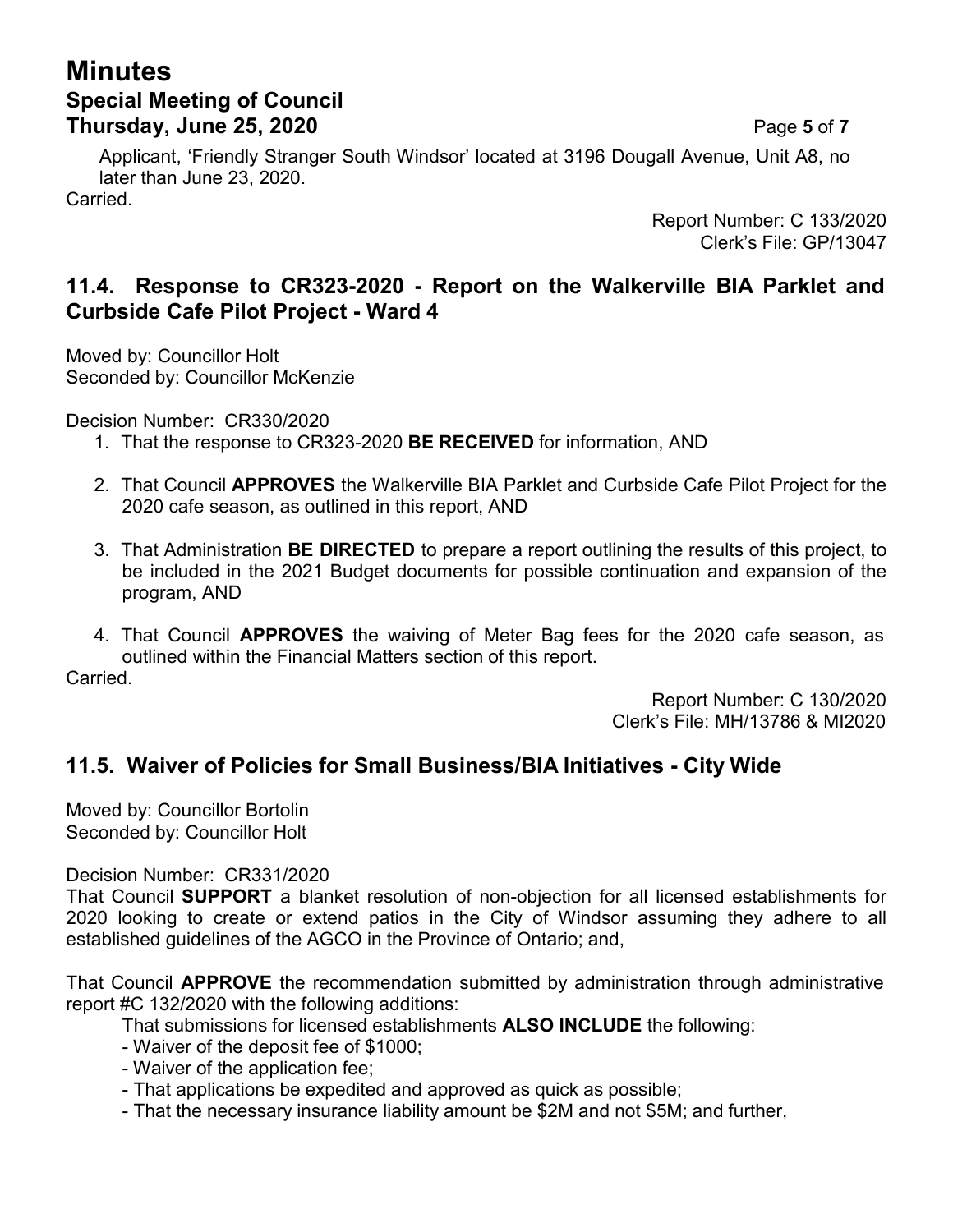## **Minutes Special Meeting of Council Thursday, June 25, 2020** Page **6** of **7**

That any non licensed establishments or retail businesses **BE ALLOWED** to put out "cafe" style tables and chairs or retail products similar to a sidewalk sale, having submitted their application, **BE PERMITTED** to begin operations immediately and concurrent with processing of the application; and further,

That administration **WORK** with the BIAs to support road closures, consistent with public safety and accessibility for Emergency Services as well as Transit Windsor; and further,

That Administration **REVIEW AND CONSULT** with the Downtown BIA and the Appended List (4 venues) of restaurants/bars who wish to undertake, at no additional cost to the City of Windsor, temporary extended patio construction; and further,

That Administration **NOT BE REQUIRED** to report back to Council on these 4 locations, and to simply allow applicants to proceed in accordance with the appropriate guidelines; and,

That the Appended List of locations are as follows:

- Pitt St. E (La Guardia/On A Roll/Panache);
- Pelissier St at University (Craftheads);
- Chatham E at Ouellette (Shanfields);
- Ouellette at Wyandotte (Chelsea) ; and further,

That any other potential areas that may be a good fit for these types of extended patio construction **BE BROUGHT FORWARD** to administration by the respective ward councillor. **Carried** 

Report Number: C 132/2020 Clerk's File: MH/13786 & MI2020

## **13. BY-LAWS (First and Second Readings)**

Moved by: Councillor McKenzie Seconded by: Councillor Morrison

That the following By-law No.88-2020 be introduced and read a first and second time:

**88-2020** A BY-LAW TO CONFIRM PROCEEDINGS OF THE COUNCIL OF THE CORPORATION OF THE CITY OF WINDSOR AT ITS SPECIAL MEETING HELD ON THE 25TH DAY OF JUNE, 2020.

Carried.

## **14. MOVE BACK INTO FORMAL SESSION**

Moved by: Councillor Sleiman Seconded by: Councillor Bortolin